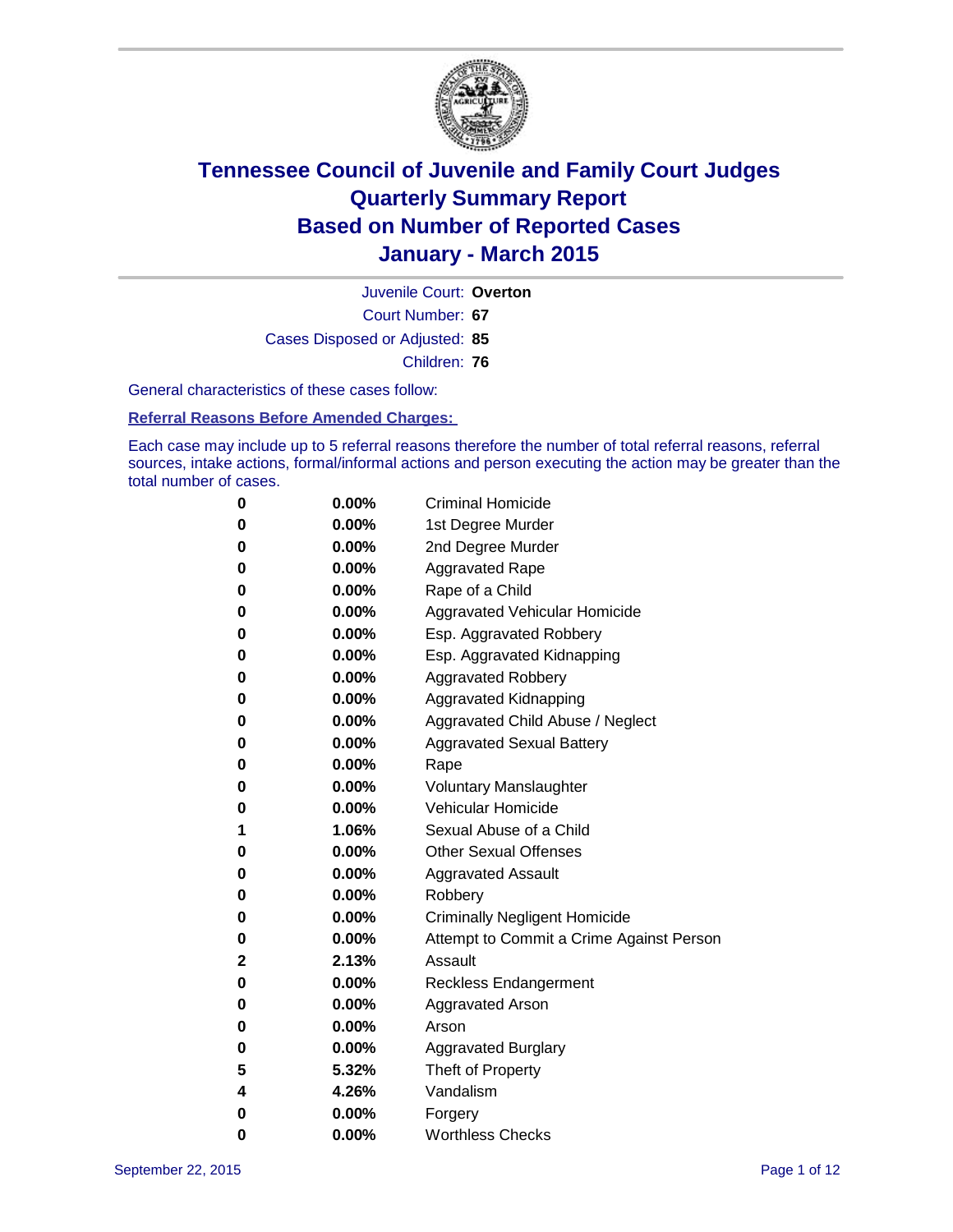

Court Number: **67** Juvenile Court: **Overton** Cases Disposed or Adjusted: **85** Children: **76**

#### **Referral Reasons Before Amended Charges:**

Each case may include up to 5 referral reasons therefore the number of total referral reasons, referral sources, intake actions, formal/informal actions and person executing the action may be greater than the total number of cases.

| 0        | 0.00%  | Illegal Possession / Fraudulent Use of Credit / Debit Cards |
|----------|--------|-------------------------------------------------------------|
| 4        | 4.26%  | <b>Burglary</b>                                             |
| 0        | 0.00%  | Unauthorized Use of a Vehicle                               |
| 0        | 0.00%  | <b>Cruelty to Animals</b>                                   |
| 0        | 0.00%  | Sale of Controlled Substances                               |
| 1        | 1.06%  | <b>Other Drug Offenses</b>                                  |
| 0        | 0.00%  | <b>Possession of Controlled Substances</b>                  |
| 0        | 0.00%  | <b>Criminal Attempt</b>                                     |
| 0        | 0.00%  | Carrying Weapons on School Property                         |
| 0        | 0.00%  | Unlawful Carrying / Possession of a Weapon                  |
| 0        | 0.00%  | <b>Evading Arrest</b>                                       |
| 0        | 0.00%  | Escape                                                      |
| 0        | 0.00%  | Driving Under Influence (DUI)                               |
| 0        | 0.00%  | Possession / Consumption of Alcohol                         |
| 0        | 0.00%  | Resisting Stop, Frisk, Halt, Arrest or Search               |
| 0        | 0.00%  | <b>Aggravated Criminal Trespass</b>                         |
| 0        | 0.00%  | Harassment                                                  |
| 0        | 0.00%  | Failure to Appear                                           |
| 0        | 0.00%  | Filing a False Police Report                                |
| 0        | 0.00%  | <b>Criminal Impersonation</b>                               |
| 0        | 0.00%  | <b>Disorderly Conduct</b>                                   |
| 0        | 0.00%  | <b>Criminal Trespass</b>                                    |
| 0        | 0.00%  | <b>Public Intoxication</b>                                  |
| $\bf{0}$ | 0.00%  | Gambling                                                    |
| 10       | 10.64% | <b>Traffic</b>                                              |
| 0        | 0.00%  | <b>Local Ordinances</b>                                     |
| 0        | 0.00%  | Violation of Wildlife Regulations                           |
| 0        | 0.00%  | Contempt of Court                                           |
| 2        | 2.13%  | Violation of Probation                                      |
| 0        | 0.00%  | Violation of Aftercare                                      |
| 4        | 4.26%  | <b>Unruly Behavior</b>                                      |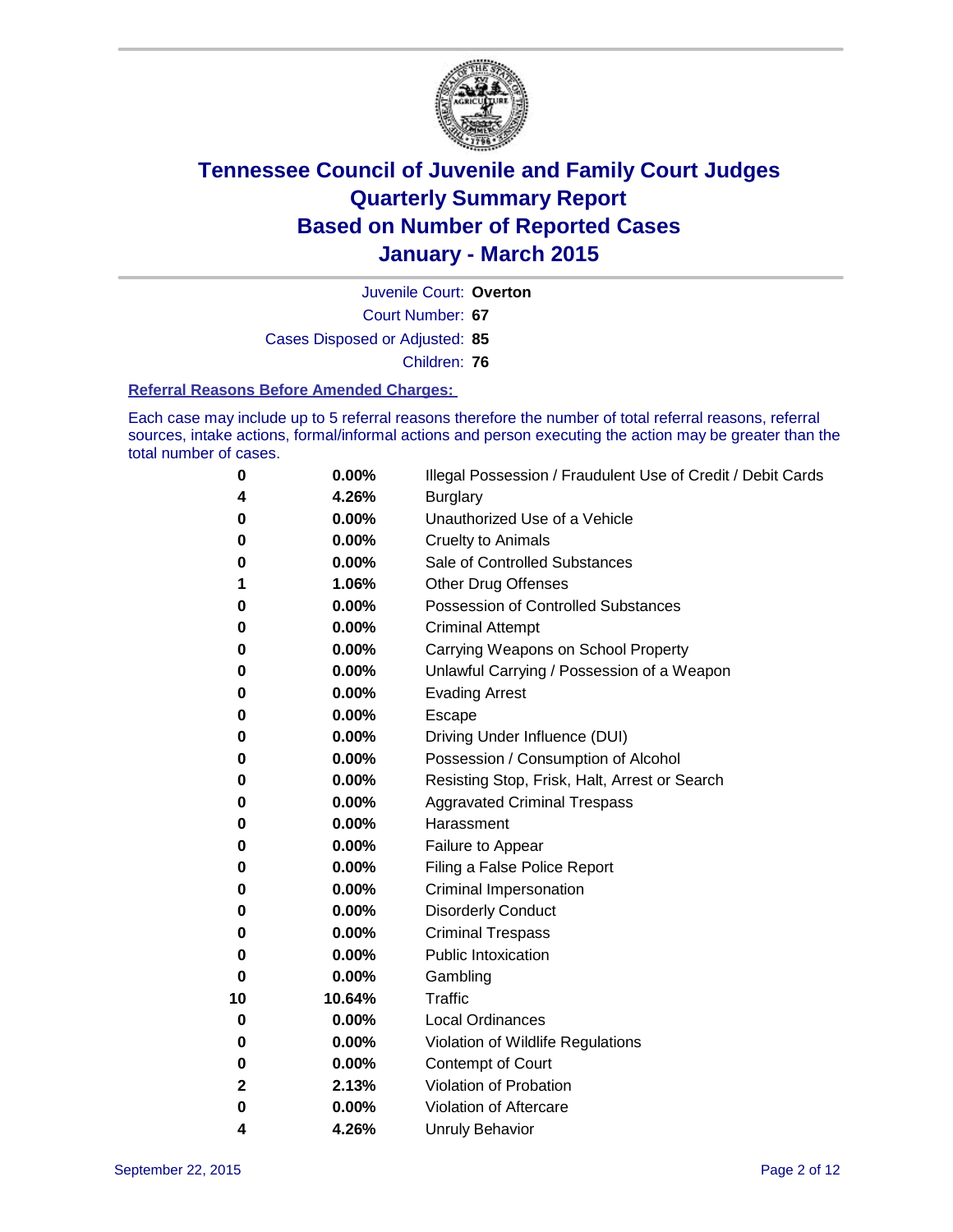

Court Number: **67** Juvenile Court: **Overton** Cases Disposed or Adjusted: **85** Children: **76**

#### **Referral Reasons Before Amended Charges:**

Each case may include up to 5 referral reasons therefore the number of total referral reasons, referral sources, intake actions, formal/informal actions and person executing the action may be greater than the total number of cases.

| 13 | 13.83%  | Truancy                               |
|----|---------|---------------------------------------|
| 1  | 1.06%   | In-State Runaway                      |
| 0  | 0.00%   | Out-of-State Runaway                  |
| 0  | 0.00%   | Possession of Tobacco Products        |
| 0  | 0.00%   | Violation of a Valid Court Order      |
| 0  | 0.00%   | <b>Violation of Curfew</b>            |
| 0  | 0.00%   | Sexually Abused Child                 |
| 0  | 0.00%   | <b>Physically Abused Child</b>        |
| 5  | 5.32%   | Dependency / Neglect                  |
| 0  | 0.00%   | <b>Termination of Parental Rights</b> |
| 0  | 0.00%   | Violation of Pretrial Diversion       |
| 0  | 0.00%   | Violation of Informal Adjustment      |
| 19 | 20.21%  | <b>Judicial Review</b>                |
| 0  | 0.00%   | <b>Administrative Review</b>          |
| 0  | 0.00%   | <b>Foster Care Review</b>             |
| 0  | 0.00%   | Custody                               |
| 0  | 0.00%   | Visitation                            |
| 2  | 2.13%   | Paternity / Legitimation              |
| 21 | 22.34%  | <b>Child Support</b>                  |
| 0  | 0.00%   | <b>Request for Medical Treatment</b>  |
| 0  | 0.00%   | Consent to Marry                      |
| 0  | 0.00%   | Other                                 |
| 94 | 100.00% | <b>Total Referrals</b>                |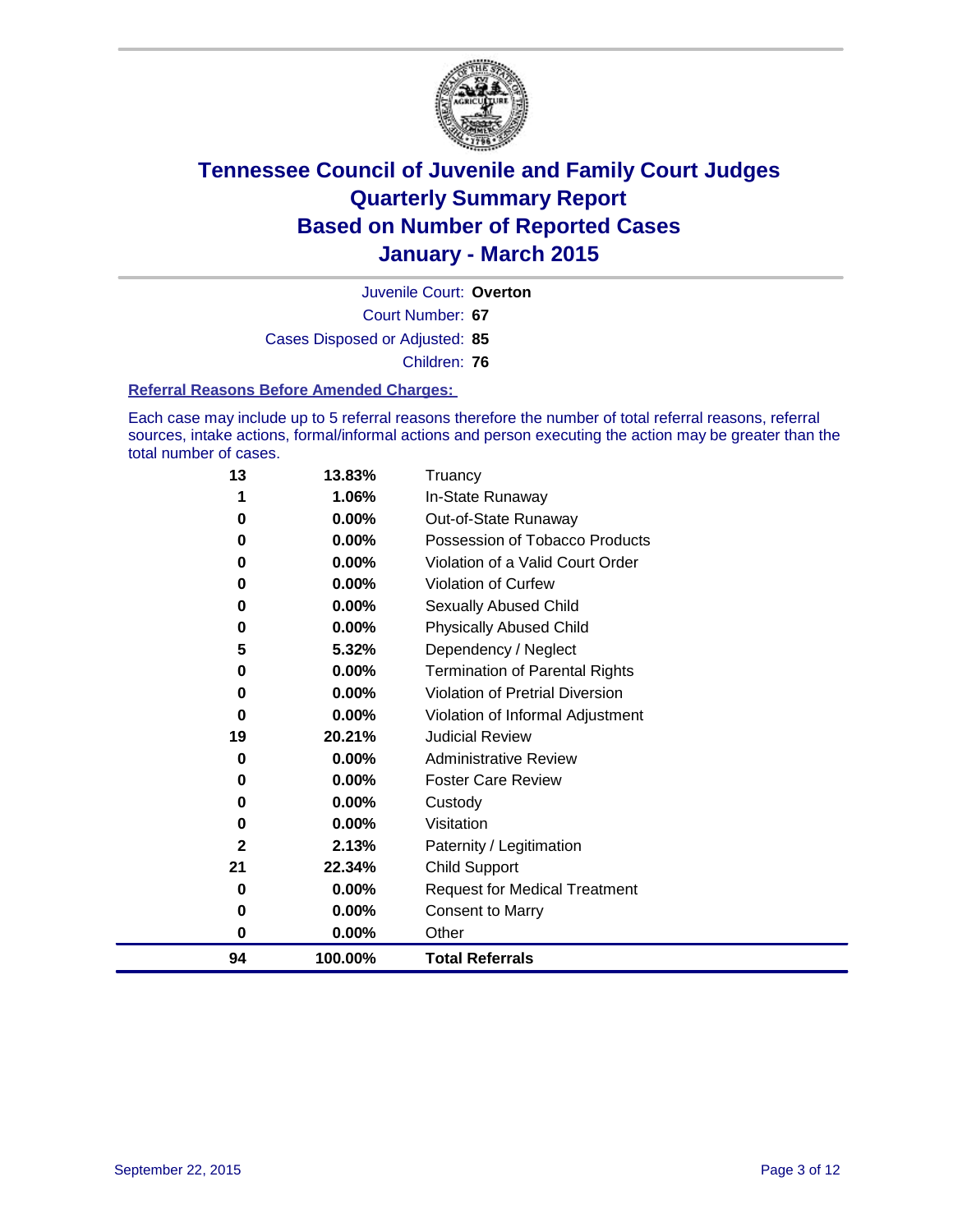

|                            | Juvenile Court: Overton        |                   |
|----------------------------|--------------------------------|-------------------|
|                            | Court Number: 67               |                   |
|                            | Cases Disposed or Adjusted: 85 |                   |
|                            | Children: 76                   |                   |
| <b>Referral Sources: 1</b> |                                |                   |
| ົ                          | <b>04.040/</b>                 | Laur Enfarazional |

### **31.91%** Law Enforcement **2.13%** Parents **0.00%** Relatives **0.00%** Self **13.83%** School **0.00%** CSA **6.38%** DCS **0.00%** Other State Department **23.40%** District Attorney's Office **21.28%** Court Staff **1.06%** Social Agency **0.00%** Other Court **0.00%** Victim **0.00%** Child & Parent **0.00%** Hospital **0.00%** Unknown **0.00%** Other **100.00% Total Referral Sources**

### **Age of Child at Referral: 2**

| 76 | 100.00%  | <b>Total Child Count</b> |
|----|----------|--------------------------|
| 0  | $0.00\%$ | <b>Unknown</b>           |
| 0  | $0.00\%$ | Ages 19 and Over         |
| 28 | 36.84%   | Ages 17 through 18       |
| 15 | 19.74%   | Ages 15 through 16       |
| 7  | 9.21%    | Ages 13 through 14       |
| 5  | 6.58%    | Ages 11 through 12       |
| 21 | 27.63%   | Ages 10 and Under        |

<sup>1</sup> If different than number of Referral Reasons (94), verify accuracy of your court's data.

<sup>2</sup> One child could be counted in multiple categories, verify accuracy of your court's data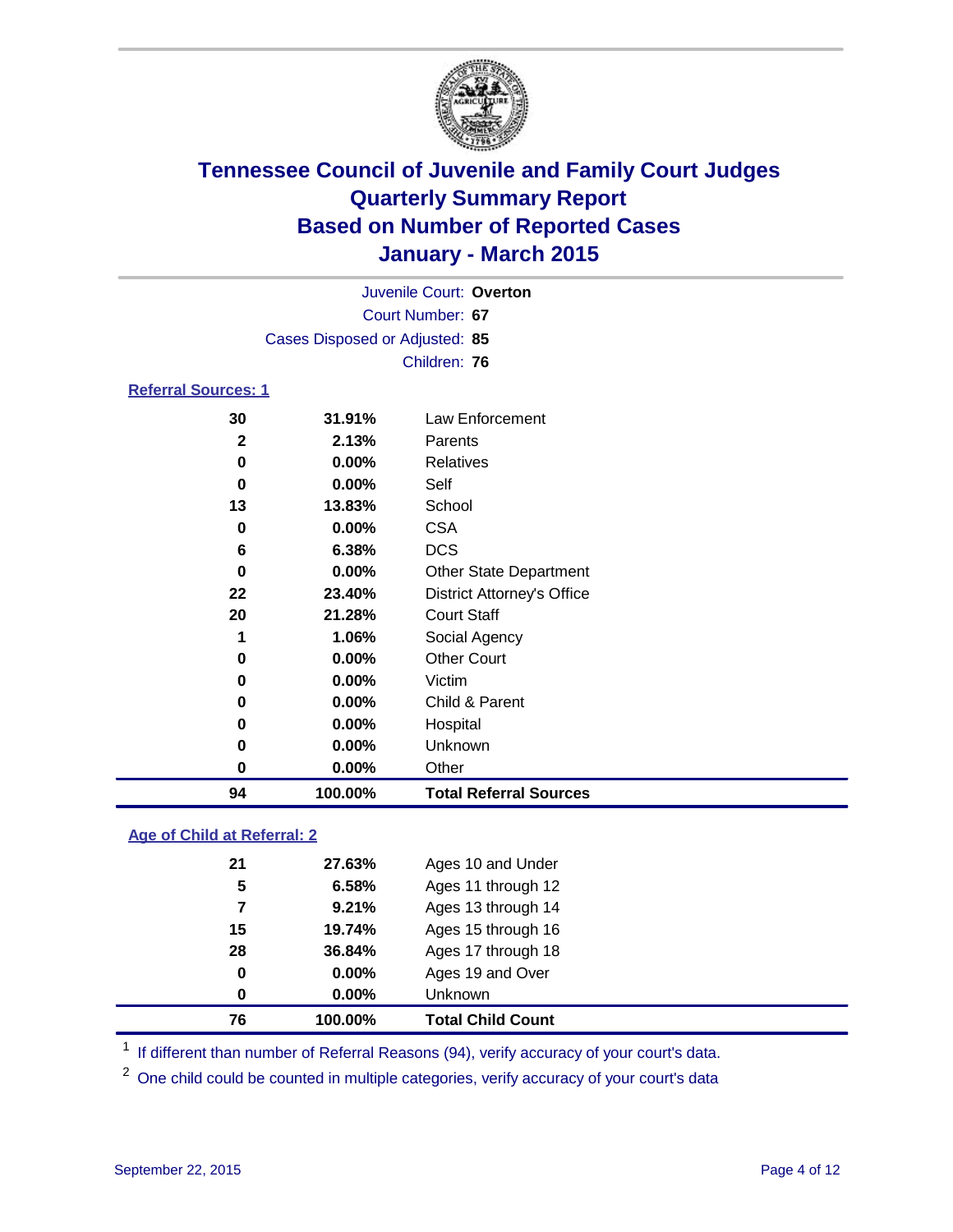

|                                         |                                | Juvenile Court: Overton  |
|-----------------------------------------|--------------------------------|--------------------------|
|                                         |                                | Court Number: 67         |
|                                         | Cases Disposed or Adjusted: 85 |                          |
|                                         |                                | Children: 76             |
| <b>Sex of Child: 1</b>                  |                                |                          |
| 53                                      | 69.74%                         | Male                     |
| 23                                      | 30.26%                         | Female                   |
| $\bf{0}$                                | 0.00%                          | Unknown                  |
| 76                                      | 100.00%                        | <b>Total Child Count</b> |
| Race of Child: 1                        |                                |                          |
| 75                                      | 98.68%                         | White                    |
| $\mathbf 0$                             | 0.00%                          | African American         |
| $\bf{0}$                                | 0.00%                          | Native American          |
| 0                                       | 0.00%                          | Asian                    |
| 1                                       | 1.32%                          | Mixed                    |
| $\bf{0}$                                | 0.00%                          | Unknown                  |
| 76                                      | 100.00%                        | <b>Total Child Count</b> |
| <b>Hispanic Origin: 1</b>               |                                |                          |
| $\mathbf 0$                             | 0.00%                          | Yes                      |
| 76                                      | 100.00%                        | No                       |
| $\bf{0}$                                | 0.00%                          | Unknown                  |
| 76                                      | 100.00%                        | <b>Total Child Count</b> |
| <b>School Enrollment of Children: 1</b> |                                |                          |
| 21                                      | 27.63%                         | Yes                      |
| $6\phantom{1}6$                         | 7.89%                          | No                       |
| 49                                      | 64.47%                         | Unknown                  |
| 76                                      | 100.00%                        | <b>Total Child Count</b> |

One child could be counted in multiple categories, verify accuracy of your court's data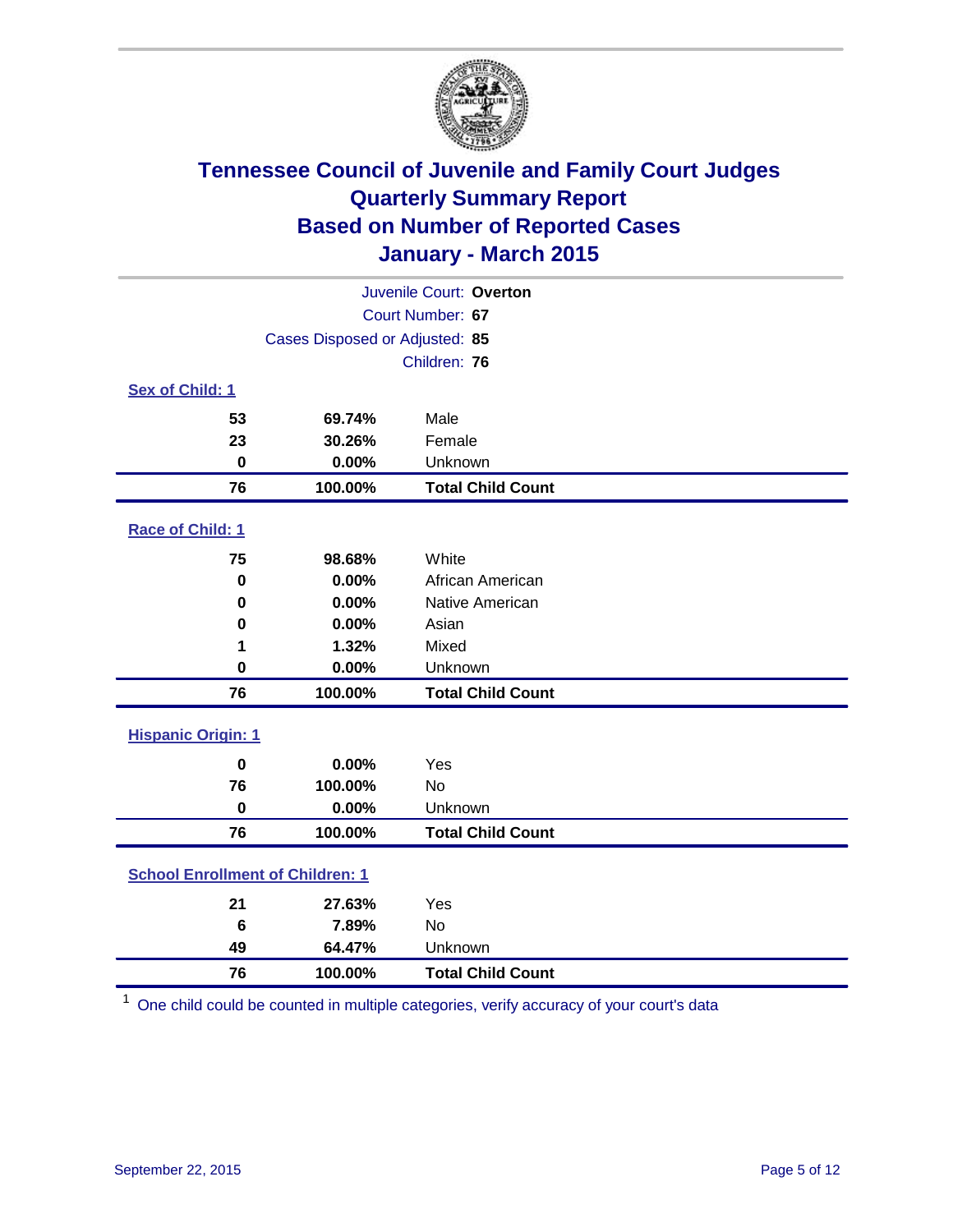

Court Number: **67** Juvenile Court: **Overton** Cases Disposed or Adjusted: **85** Children: **76**

### **Living Arrangement of Child at Time of Referral: 1**

| 11           | 14.47%   | With Both Biological Parents |
|--------------|----------|------------------------------|
| 0            | $0.00\%$ | With Father and Stepmother   |
| $\mathbf{2}$ | 2.63%    | With Mother and Stepfather   |
| 19           | 25.00%   | With Mother                  |
| 6            | 7.89%    | With Father                  |
| 5            | 6.58%    | With Relatives               |
| 0            | 0.00%    | With Adoptive Parents        |
| 0            | $0.00\%$ | With Foster Family           |
| $\mathbf{2}$ | 2.63%    | In a Group Home              |
| $\mathbf{2}$ | 2.63%    | In a Residential Center      |
| 0            | 0.00%    | In an Institution            |
| 0            | 0.00%    | Independent                  |
| 29           | 38.16%   | Unknown                      |
| 0            | 0.00%    | Other                        |
| 76           | 100.00%  | <b>Total Child Count</b>     |

### **Type of Detention: 2**

| 85 | 100.00%  | <b>Total Detention Count</b> |
|----|----------|------------------------------|
| 0  | $0.00\%$ | Other                        |
| 85 | 100.00%  | Does Not Apply               |
| 0  | $0.00\%$ | <b>Unknown</b>               |
| 0  | $0.00\%$ | <b>Psychiatric Hospital</b>  |
| 0  | 0.00%    | Jail - No Separation         |
| 0  | 0.00%    | Jail - Partial Separation    |
| 0  | $0.00\%$ | Jail - Complete Separation   |
| 0  | $0.00\%$ | Juvenile Detention Facility  |
| 0  | $0.00\%$ | Non-Secure Placement         |

<sup>1</sup> One child could be counted in multiple categories, verify accuracy of your court's data

If different than number of Cases (85) verify accuracy of your court's data.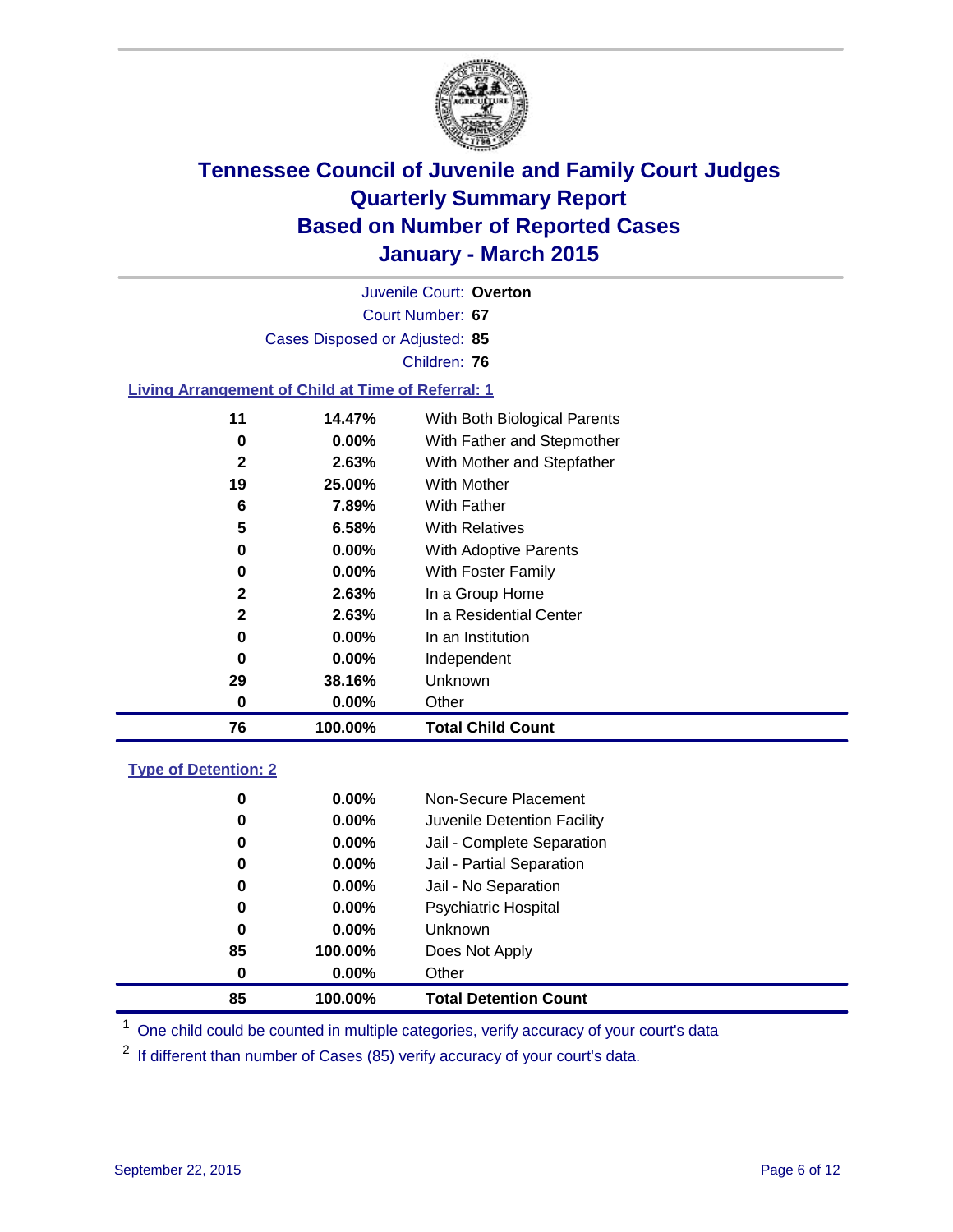

|                                                    | Juvenile Court: Overton        |                                      |  |  |  |
|----------------------------------------------------|--------------------------------|--------------------------------------|--|--|--|
|                                                    |                                | Court Number: 67                     |  |  |  |
|                                                    | Cases Disposed or Adjusted: 85 |                                      |  |  |  |
|                                                    | Children: 76                   |                                      |  |  |  |
| <b>Placement After Secure Detention Hearing: 1</b> |                                |                                      |  |  |  |
| 0                                                  | $0.00\%$                       | Returned to Prior Living Arrangement |  |  |  |
| 1                                                  | 1.18%                          | Juvenile Detention Facility          |  |  |  |
| 0                                                  | $0.00\%$                       | Jail                                 |  |  |  |
| 0                                                  | $0.00\%$                       | Shelter / Group Home                 |  |  |  |
| 0                                                  | $0.00\%$                       | <b>Foster Family Home</b>            |  |  |  |
| 0                                                  | 0.00%                          | Psychiatric Hospital                 |  |  |  |
| 0                                                  | $0.00\%$                       | <b>Unknown</b>                       |  |  |  |
| 84                                                 | 98.82%                         | Does Not Apply                       |  |  |  |
| $\bf{0}$                                           | 0.00%                          | Other                                |  |  |  |
| 85                                                 | 100.00%                        | <b>Total Placement Count</b>         |  |  |  |
| <b>Intake Actions: 2</b>                           |                                |                                      |  |  |  |
| 64                                                 | 68.09%                         | <b>Petition Filed</b>                |  |  |  |
| 0                                                  | 0.00%                          | <b>Motion Filed</b>                  |  |  |  |
| 11                                                 | 11.70%                         | <b>Citation Processed</b>            |  |  |  |
| $\bf{0}$                                           | $0.00\%$                       | Notification of Paternity Processed  |  |  |  |
| 19                                                 | 20.21%                         | Scheduling of Judicial Review        |  |  |  |
| 0                                                  | $0.00\%$                       | Scheduling of Administrative Review  |  |  |  |
| 0                                                  | 0.00%                          | Scheduling of Foster Care Review     |  |  |  |
| 0                                                  | 0.00%                          | Unknown                              |  |  |  |

<sup>1</sup> If different than number of Cases (85) verify accuracy of your court's data.

**0.00%** Does Not Apply

**100.00% Total Intake Count**

**0.00%** Other

<sup>2</sup> If different than number of Referral Reasons (94), verify accuracy of your court's data.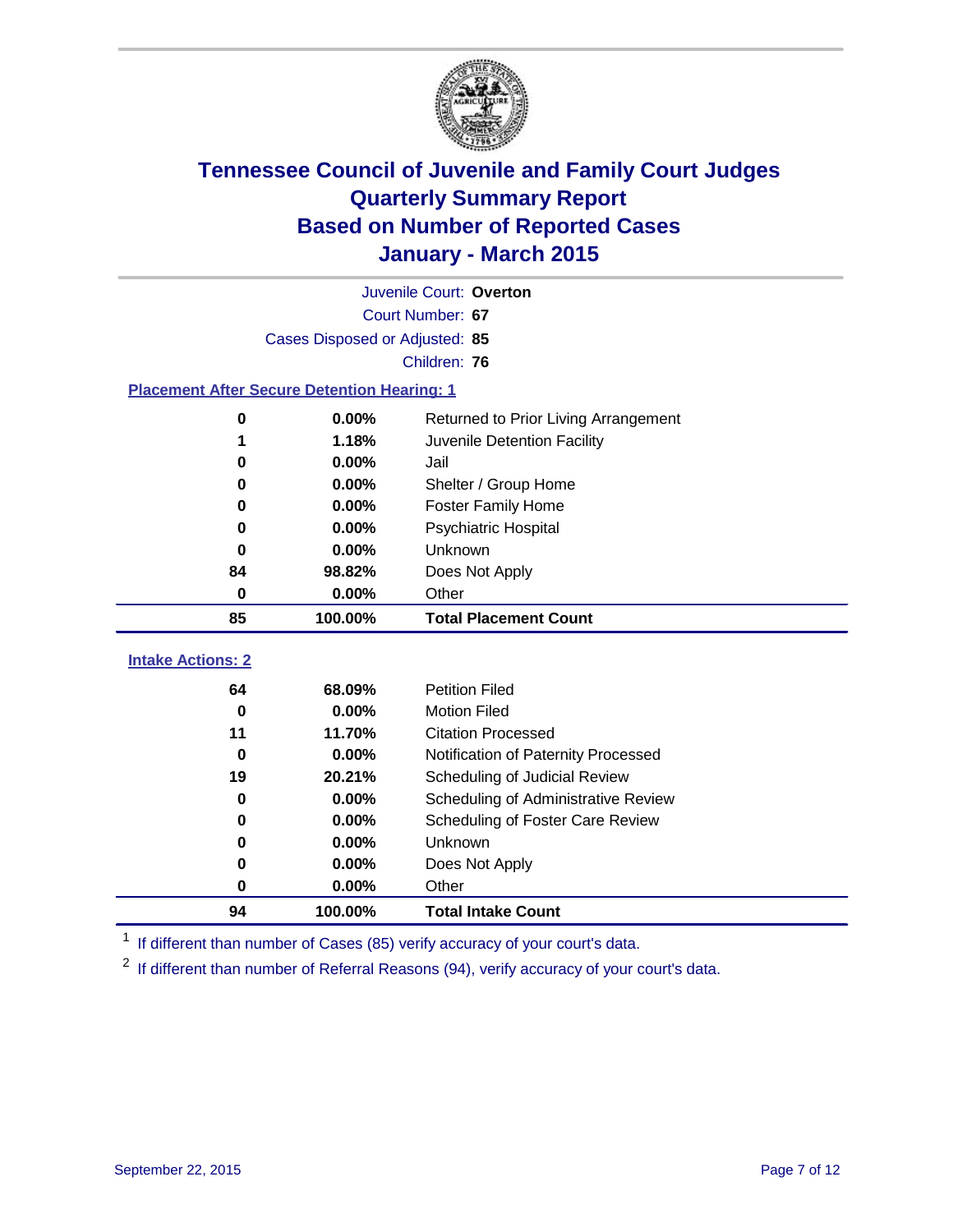

Court Number: **67** Juvenile Court: **Overton** Cases Disposed or Adjusted: **85** Children: **76**

### **Last Grade Completed by Child: 1**

| 6                       | 7.89%   | Too Young for School     |
|-------------------------|---------|--------------------------|
| $\bf{0}$                | 0.00%   | Preschool                |
| 0                       | 0.00%   | Kindergarten             |
| 0                       | 0.00%   | 1st Grade                |
| 0                       | 0.00%   | 1st Grade                |
| 0                       | 0.00%   | 2nd Grade                |
| 0                       | 0.00%   | 2nd Grade                |
| 0                       | 0.00%   | 3rd Grade                |
| 0                       | 0.00%   | 3rd Grade                |
| 0                       | 0.00%   | 4th Grade                |
| 0                       | 0.00%   | 4th Grade                |
| $\mathbf 2$             | 2.63%   | 5th Grade                |
| $\pmb{0}$               | 0.00%   | 5th Grade                |
| 0                       | 0.00%   | 6th Grade                |
| 0                       | 0.00%   | 6th Grade                |
| 1                       | 1.32%   | 7th Grade                |
| $\pmb{0}$               | 0.00%   | 7th Grade                |
| 0                       | 0.00%   | 8th Grade                |
| 0                       | 0.00%   | 8th Grade                |
| $\overline{\mathbf{2}}$ | 2.63%   | 9th Grade                |
| 0                       | 0.00%   | 9th Grade                |
| 7                       | 9.21%   | 10th Grade               |
| $\overline{\mathbf{2}}$ | 2.63%   | 11th Grade               |
| 0                       | 0.00%   | 12th Grade               |
| 0                       | 0.00%   | Non-Graded Special Ed    |
| 0                       | 0.00%   | <b>GED</b>               |
| 0                       | 0.00%   | Graduated                |
| $\pmb{0}$               | 0.00%   | Never Attended School    |
| 56                      | 73.68%  | Unknown                  |
| $\bf{0}$                | 0.00%   | Other                    |
| 76                      | 100.00% | <b>Total Child Count</b> |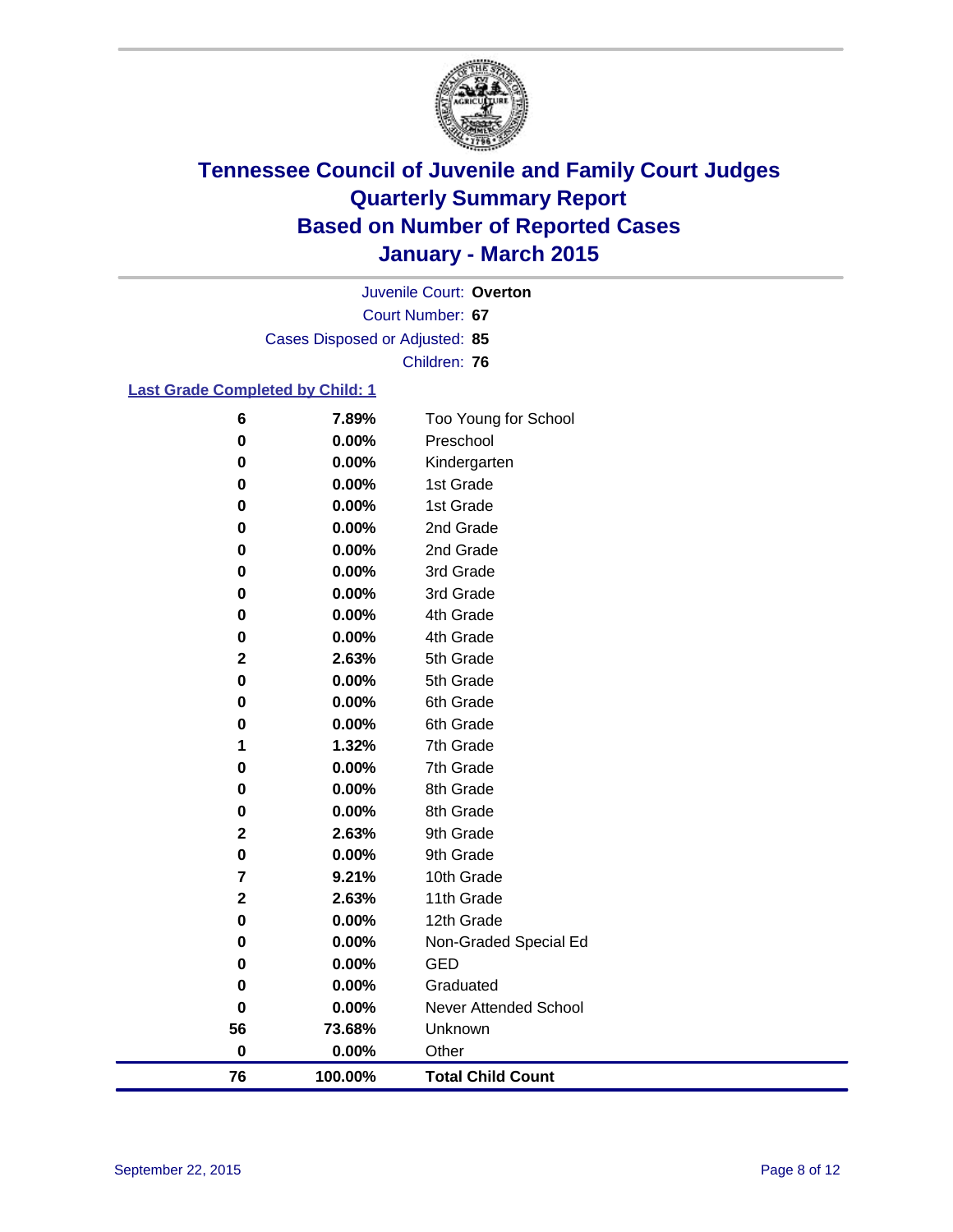

|                                         |                                | Juvenile Court: Overton  |
|-----------------------------------------|--------------------------------|--------------------------|
|                                         |                                | Court Number: 67         |
|                                         | Cases Disposed or Adjusted: 85 |                          |
|                                         |                                | Children: 76             |
| <b>Enrolled in Special Education: 1</b> |                                |                          |
| $\mathbf{2}$                            | 2.63%                          | Yes                      |
| 18                                      | 23.68%                         | No                       |
| 56                                      | 73.68%                         | <b>Unknown</b>           |
| 76                                      | 100.00%                        | <b>Total Child Count</b> |
| $1 -$                                   |                                |                          |

<sup>1</sup> One child could be counted in multiple categories, verify accuracy of your court's data

| <b>Action Executed By: 1</b> |
|------------------------------|
|------------------------------|

| 94<br>0  | 100.00%<br>0.00% | Judge<br>Magistrate       |
|----------|------------------|---------------------------|
| 0        | $0.00\%$         | <b>YSO</b>                |
| $\bf{0}$ | $0.00\%$         | Other                     |
| 0        | $0.00\%$         | Unknown                   |
| 94       | 100.00%          | <b>Total Action Count</b> |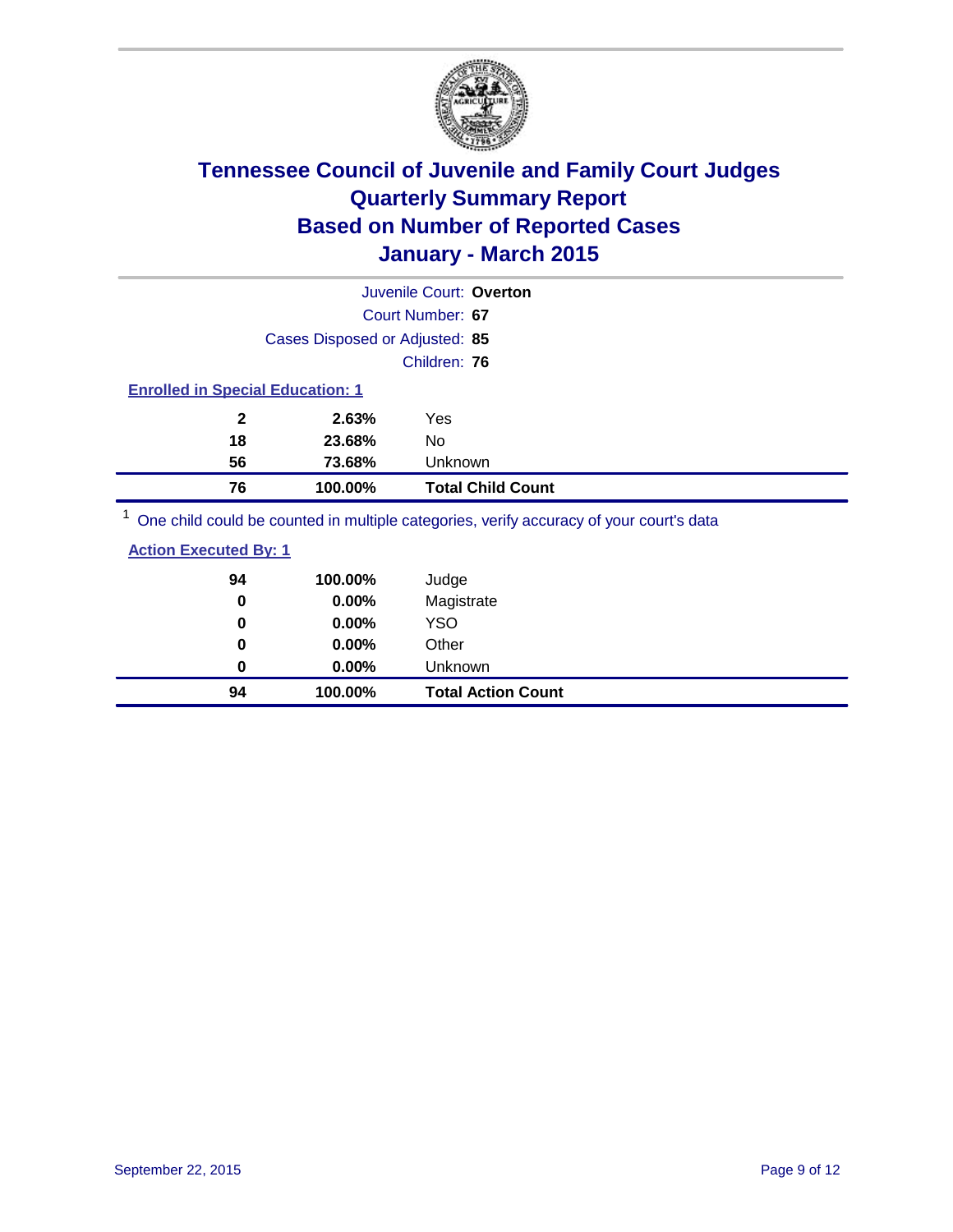

Court Number: **67** Juvenile Court: **Overton** Cases Disposed or Adjusted: **85** Children: **76**

### **Formal / Informal Actions: 1**

| 14 | 14.89%   | Dismissed                                        |
|----|----------|--------------------------------------------------|
| 3  | 3.19%    | Retired / Nolle Prosequi                         |
| 16 | 17.02%   | <b>Complaint Substantiated Delinquent</b>        |
| 1  | 1.06%    | <b>Complaint Substantiated Status Offender</b>   |
| 0  | $0.00\%$ | <b>Complaint Substantiated Dependent/Neglect</b> |
| 0  | $0.00\%$ | <b>Complaint Substantiated Abused</b>            |
| 0  | $0.00\%$ | <b>Complaint Substantiated Mentally III</b>      |
| 0  | $0.00\%$ | Informal Adjustment                              |
| 0  | $0.00\%$ | <b>Pretrial Diversion</b>                        |
| 0  | $0.00\%$ | <b>Transfer to Adult Court Hearing</b>           |
| 0  | $0.00\%$ | Charges Cleared by Transfer to Adult Court       |
| 0  | $0.00\%$ | <b>Special Proceeding</b>                        |
| 1  | 1.06%    | <b>Review Concluded</b>                          |
| 29 | 30.85%   | Case Held Open                                   |
| 30 | 31.91%   | Other                                            |
| 0  | $0.00\%$ | <b>Unknown</b>                                   |
| 94 | 100.00%  | <b>Total Action Count</b>                        |

<sup>1</sup> If different than number of Referral Reasons (94), verify accuracy of your court's data.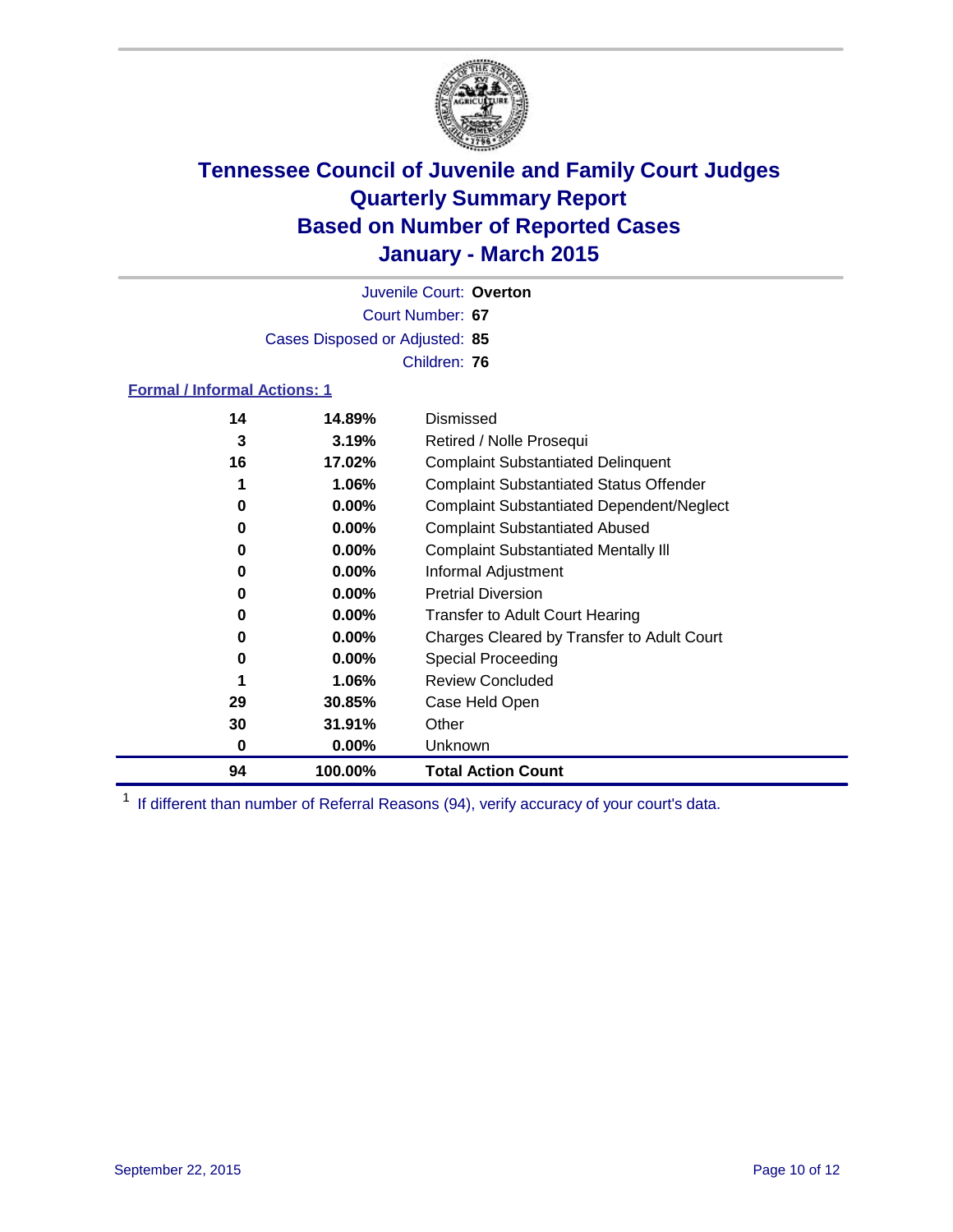

|                       |                                | Juvenile Court: Overton                               |
|-----------------------|--------------------------------|-------------------------------------------------------|
|                       |                                | Court Number: 67                                      |
|                       | Cases Disposed or Adjusted: 85 |                                                       |
|                       |                                | Children: 76                                          |
| <b>Case Outcomes:</b> |                                | There can be multiple outcomes for one child or case. |
| 18                    | 17.31%                         | <b>Case Dismissed</b>                                 |
| 5                     | 4.81%                          | Case Retired or Nolle Prosequi                        |
| 0                     | 0.00%                          | Warned / Counseled                                    |
| 31                    | 29.81%                         | Held Open For Review                                  |
| 0                     | 0.00%                          | Supervision / Probation to Juvenile Court             |
| 0                     | 0.00%                          | <b>Probation to Parents</b>                           |
| 0                     | 0.00%                          | Referral to Another Entity for Supervision / Service  |
| 0                     | 0.00%                          | Referred for Mental Health Counseling                 |
| 0                     | 0.00%                          | Referred for Alcohol and Drug Counseling              |
| 0                     | 0.00%                          | <b>Referred to Alternative School</b>                 |
| 0                     | 0.00%                          | Referred to Private Child Agency                      |
| 6                     | 5.77%                          | Referred to Defensive Driving School                  |
| 0                     | 0.00%                          | Referred to Alcohol Safety School                     |
| 0                     | 0.00%                          | Referred to Juvenile Court Education-Based Program    |
| 3                     | 2.88%                          | Driver's License Held Informally                      |
| 0                     | 0.00%                          | <b>Voluntary Placement with DMHMR</b>                 |
| 0                     | 0.00%                          | <b>Private Mental Health Placement</b>                |
| 0                     | 0.00%                          | <b>Private MR Placement</b>                           |
| 0                     | 0.00%                          | Placement with City/County Agency/Facility            |
| 0                     | 0.00%                          | Placement with Relative / Other Individual            |
| 0                     | 0.00%                          | Fine                                                  |
| 9                     | 8.65%                          | <b>Public Service</b>                                 |
| 3                     | 2.88%                          | Restitution                                           |
| 0                     | 0.00%                          | <b>Runaway Returned</b>                               |
| 0                     | 0.00%                          | No Contact Order                                      |
| 0                     | 0.00%                          | Injunction Other than No Contact Order                |
| 1                     | 0.96%                          | <b>House Arrest</b>                                   |
| 0                     | 0.00%                          | <b>Court Defined Curfew</b>                           |
| 0                     | 0.00%                          | Dismissed from Informal Adjustment                    |
| 0                     | 0.00%                          | <b>Dismissed from Pretrial Diversion</b>              |
| 0                     | 0.00%                          | Released from Probation                               |
| 0                     | 0.00%                          | <b>Transferred to Adult Court</b>                     |
| 0                     | 0.00%                          | <b>DMHMR Involuntary Commitment</b>                   |
| 0                     | $0.00\%$                       | <b>DCS Commitment - Determinate</b>                   |